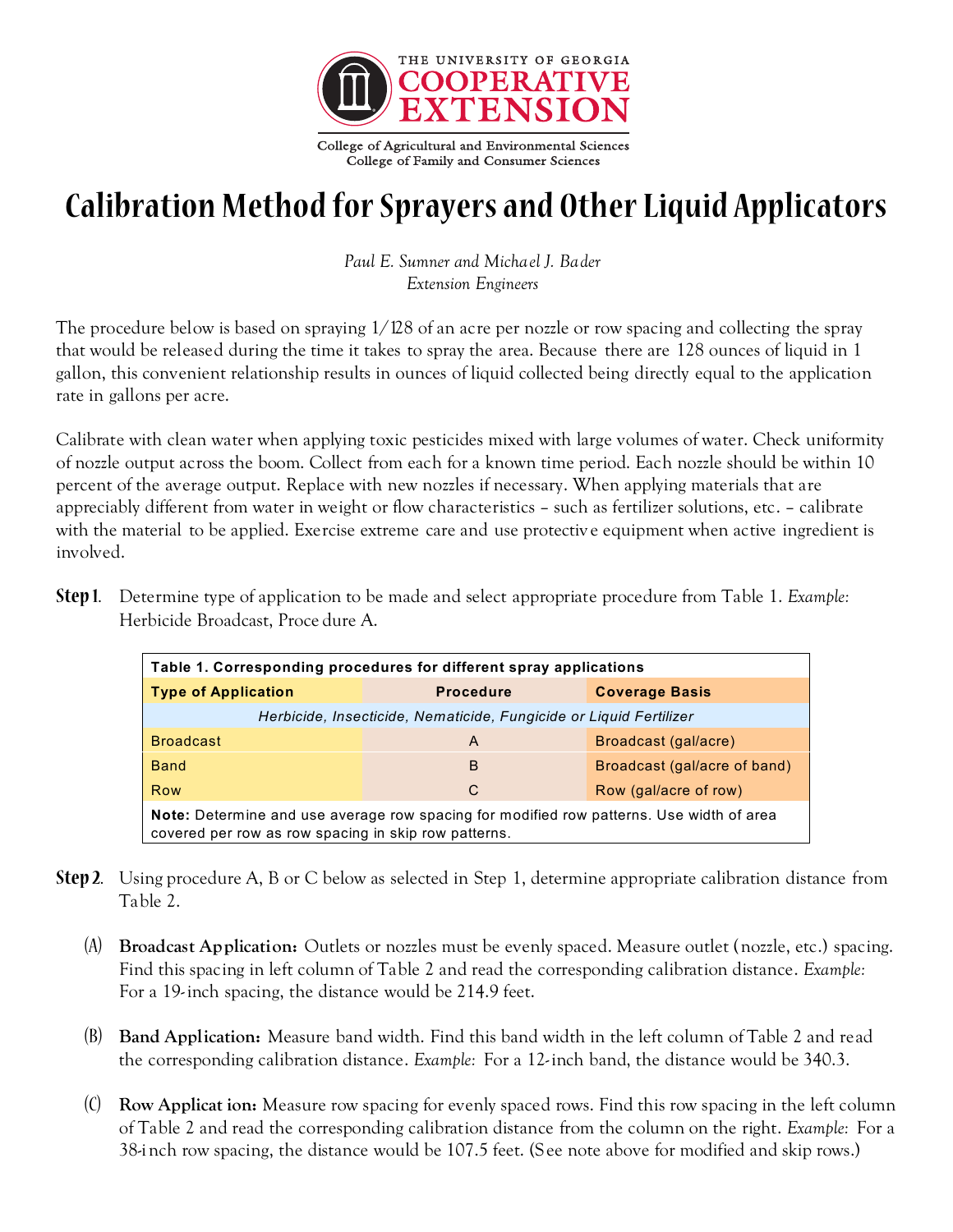- **Step 3.** Measure and mark calibration distance in a **typical** portion of the field to be sprayed.
- **Step 4.** With all attachments in operation (harrows, planters, etc.) and traveling at the desired operating speed, determine the number of seconds it takes to travel calibration distance. Be sure machinery is traveling at full operating speed the full length of the calibration distance. Mark or make note of engine RPM and gear. **Machine must be operated at same speed for calibration.**
- **Step 5.** With sprayer sitting still and operating at same throttle setting or **engine RPM** as used in Step 4, adjust pressure to the desired setting. **Machine must be operated at same pressure used for calibration.**
- **Step 6.** For procedure (A), Step 2, broadcast application Collect spray from **one** nozzle or outlet for the number of seconds required to travel the calibration distance.

For procedure (B), Step 2, band application – Collect spray from **all** nozzles or outlets used on one band width for the number of seconds required to travel the calibration distance.

For procedure (B), Step 2, row application – Collect spray from **all** outlets (nozzles, etc.) used for one row for the number of seconds required to travel the calibration distance.

**Step 7.** Measure the amount of liquid collect in fluid ounces. **The number of ounces collected is the gallons per acre rate** on the coverage basis indicated in Table 1. For example, if you collect 18 ounces, the sprayer will apply 18 gallons per acre. Adjust applicator speed, pressure, nozzle size, etc., to obtain recommended rate. If speed is adjusted, start at Step 4 and recalibrate. If pressure or nozzles are changed, start at Step 5 and recalibrate.

**CAUTION:** *Agricultural Chemicals can be dangerous. Improper selection or use can seriously injure people, animals, plants, soil or other property. Be Safe: Select the right chemical for the job. Handle it with care. Follow instructions on the container label and from the equipment manufacturer.*

| Row Spacing,<br><b>Outlet Spacing or Band Width</b><br>(whichever applies) (inches) | <b>Calibration</b><br><b>Distance</b><br>(feet) | Row Spacing,<br><b>Outlet Spacing or Band Width</b><br>(whichever applies) (inches) | <b>Calibration</b><br><b>Distance</b><br>(feet) |
|-------------------------------------------------------------------------------------|-------------------------------------------------|-------------------------------------------------------------------------------------|-------------------------------------------------|
| $48**$                                                                              | 85.1                                            | 24                                                                                  | 170.2                                           |
| 46                                                                                  | 88.8                                            | 20                                                                                  | 204.2                                           |
| 44                                                                                  | 92.8                                            | 19                                                                                  | 214.9                                           |
| 42                                                                                  | 97.2                                            | 18                                                                                  | 226.9                                           |
| 40                                                                                  | 102.1                                           | 14                                                                                  | 291.7                                           |
| 38                                                                                  | 107.5                                           | 12                                                                                  | 340.3                                           |
| 36                                                                                  | 113.4                                           | 10                                                                                  | 408.4                                           |
| 32                                                                                  | 127.6                                           | 8                                                                                   | 510.5                                           |
| 30                                                                                  | 136.1                                           |                                                                                     |                                                 |

### **Table 2. Calibration distances with corresponding widths.**

To determine distance for spacing or band width not listed, divide the spacing or band width expressed in feet into 340.3. *Example:* For a 13" band, the calibration distance would be 340 divided by 13/12 = 314.1.

\*\* To increase calibration accuracy for a wide nozzle spacing, multiply calibration distance by a factor (for example, 2); then divide the fluid amount collected by the same factor for GPA. For narrow nozzle spacings with long calibration distances, divide calibration distance by a factor (for example, 4); then multiply the fluid amount collected by the same factor for GPA.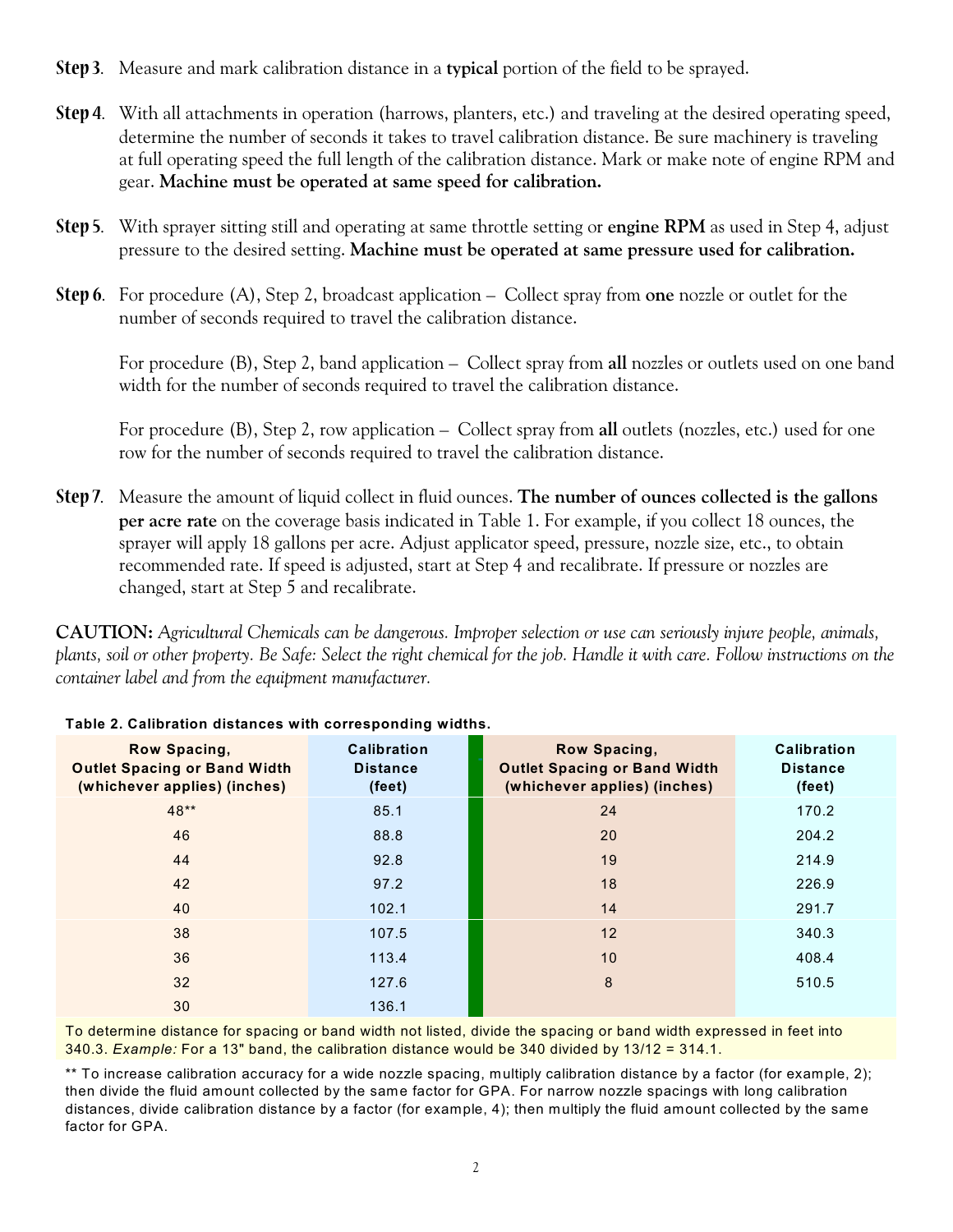**Step 8.** To determine amount of pesticide to put into a sprayer or applicator tank, divide the total number of gallons of mixture to be made (tank capacity for a full tank) by the gallons per acre rate from Step 7 and use recommended amount of pesticide for this number of acres.

## **Band Application**

Use the recommended broadcast pesticide rates to make tank mixtures for band applications when calibrating with procedure (B) of this method. The number of gallons/acre determined in Step 7 are the gallons that will be applied to each acre of actually treated band.

To determine the gallons of spray mixture required to make a band application on a field, the number of acres that will be in the actually treated band must be determined. When all treated bands are the same width and all untreated bands are the same width, which is usually the case, the acres in the actually treated band can be calculated by placing the width of the treated band over the sum of the widths of the treated band and the untreated band, and multiplying this fraction times the number of acres in the field. *Example:* How many acres will actually be treated in a 30-acre field if a 12-inch band of chemical is applied over the drill of rows spaced 36 inches apart. The treated band width is 12 inches. The untreated band width is (36"-12") = 24 inches. Acres actually treated will be 12 inches divided by  $(12" + 24")$  times 30 acres = 10 acres. The amount of mixture required will be 10 times the number of gallons per acre form Step 7. The amount of chemical required will be 10 times the recommended broadcast rate for 1 acre.

Check rate recommendations carefully as to type of application, broadcast, band or row, and type of material specified, formulated product, active ingredient, etc.

# **Calculating Formulation Requirements for Active Ingredient Rates**

To determine amount of liquid pesticide required for a rate given in pounds of active ingredient per acre, divide recommended rate by pounds active ingredient per gallon stated on label. *Example:* Pesticide label states 4 lbs. active ingredient per gal. and recommends  $\frac{1}{2}$  lb. active ingredient per acre. Amount of pesticide required -  $\frac{1}{2}$ lb/A divided by 4 lb/gal = gal/A.

To determine amount of wettable powder required for a rate given in pounds active ingredient per acre, divide recommended rate by percent active ingredient stated on label. *Example:* Pesticide label states powder is 50 percent active ingredient. Two pounds of active ingredient are recommended per acre. Amount of pesticide powder required - 2 lbs AI/A divided by  $0.5$  AI/lb = 4 lbs/A.